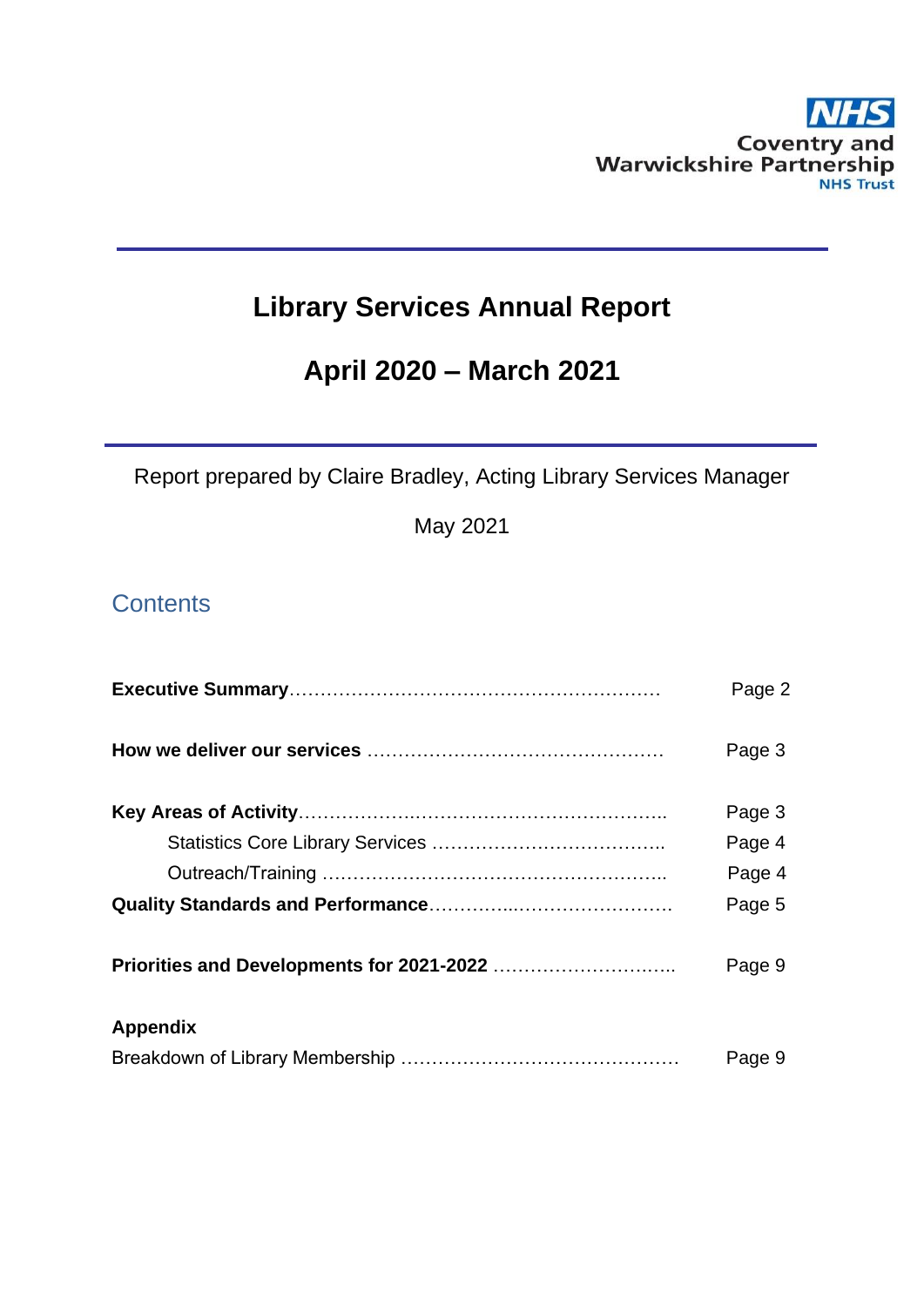# **Executive Summary**

From April 2020 - March 2021, the Library Service responded and adapted to the challenges and opportunities resulting from the Covid-19 pandemic.

This meant that some planned development was put on hold and some was accelerated. It also meant that new strategies needed to be devised and enacted at short notice.

Our biggest priority became the need to adapt and expand our remote service delivery and we were able to fully utilise our electronic resources and switch to delivering training and outreach services online.

Throughout this period, we kept the core values of the NHS, Coventry and Warwickshire Partnership Trust and the Library Services at the heart of our decision making. Namely, the need to provide quality care to patients with respect, dignity and compassion by 'delivering the right resources, to the right people at the right time' (Library Charter).

We also used the HEE Quality and Improvement Outcomes Framework as a continual benchmark to ensure our service was underpinned by best practice and delivered clinical excellence at all times.

Section 2, 'How we deliver our services', sets out the guiding principles that sit at the core of our service and underpin our work on a daily basis.

Section 3, 'Key areas of activity', outlines the steps we took to adapt and continue to meet the needs of our users and support the Trust, as it negotiated the challenges arising from the pandemic. Here, we also highlight some specific tasks the service undertook over the course of the year, including examples of collaborative working across the Trust and the region.

The positive impact and value of the Library and Knowledge Service on delivering clinical excellence and evidence-based support for patient care, service development, research and continued professional development is demonstrated in Section 4, 'Quality Standards and Performance'.

This includes statistics and feedback gleaned from user surveys, inserts and emails. It also includes information on how our literature search service informed Trust activities and research. These highlight the LKS's role in mobilising high-quality evidence and knowledge and ultimately improving our patients' experience.

Section 5, 'Priorities and Developments for 2021-2022', discusses developments, challenges, opportunities and aspirations for the LKS over the coming year and identifies areas for continued improvement and adaptation.

Finally, in the Appendix, statistics on membership breakdown are presented.

'NHS bodies, their staff, learners, patients and the public use the right knowledge and evidence, at the right time, in the right place, enabling high quality decisionmaking, learning, research and innovation, to achieve excellent healthcare and health improvement.' (Health Education England)<sup>1</sup>

[https://www.hee.nhs.uk/sites/default/files/documents/HEE%20Knowledge%20for%20Healthcare%202](https://www.hee.nhs.uk/sites/default/files/documents/HEE%20Knowledge%20for%20Healthcare%202021-26%20FINAL.pdf) [021-26%20FINAL.pdf](https://www.hee.nhs.uk/sites/default/files/documents/HEE%20Knowledge%20for%20Healthcare%202021-26%20FINAL.pdf)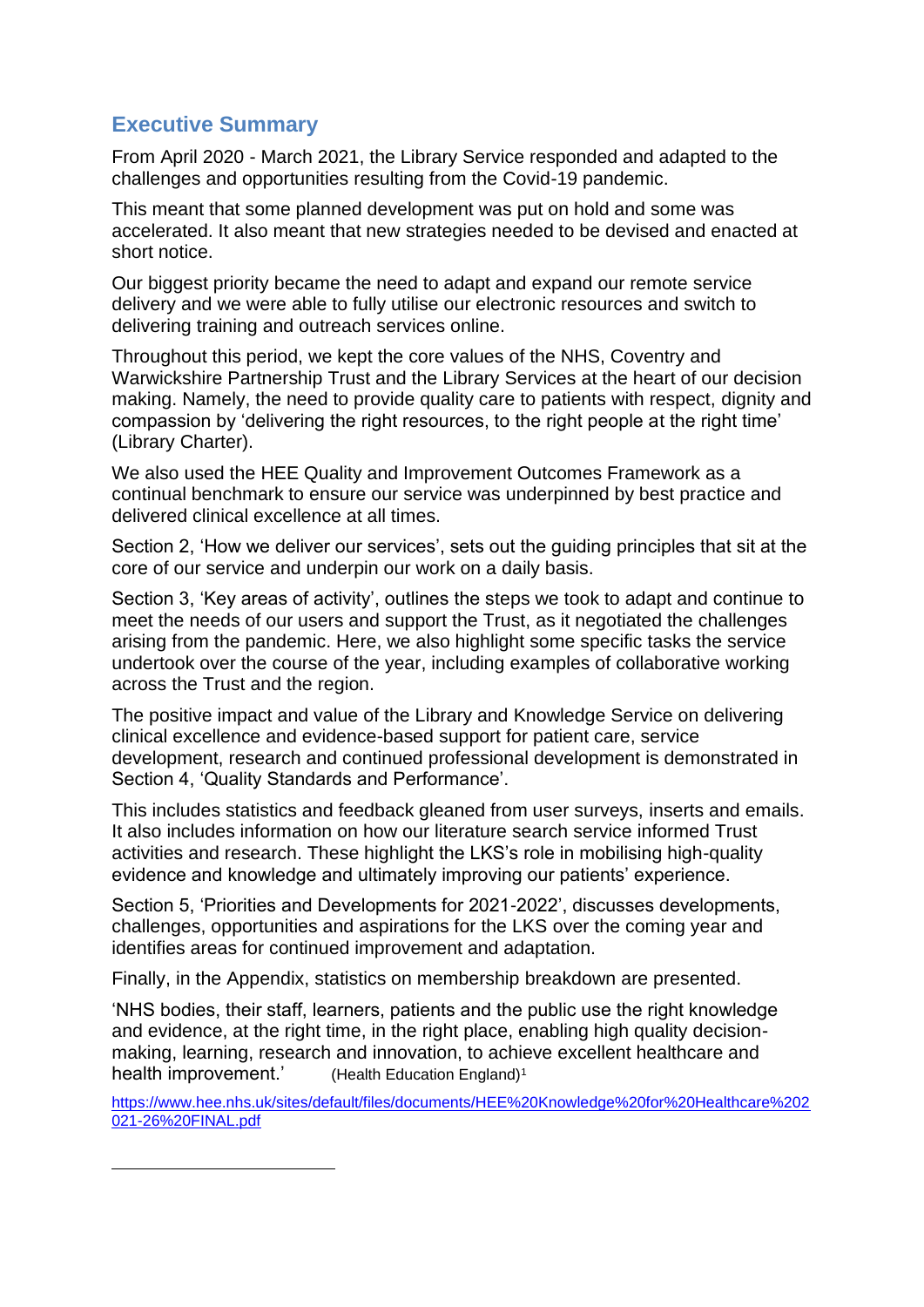# **How we deliver our services**

- Provide personalised services tailored to the individual's information needs
- Ensure digital and mobile access to evidence-based resources is available 24/7
- Promote Evidence Based Practice in the workplace, working outside the traditional library space
- Apply our specialist skills to support service improvement and patient care
- Deliver information skills training, to enable clinicians to access the most appropriate resources
- Provide support for research and innovation

# **Key areas of activity during 2020-2021**

In April 2020 the Library Team had already been working remotely for 2 weeks. This trend continued for the rest of the 12-month period, with the team maintaining physical services once a week in the libraries themselves, going up to 3 times a week by the year end.

We identified the need to expand and promote our e-book and e-journal collections and between April and July purchased new collections of e-books and produced 'new local and national resources' and 'how to access' material.

New staff and student inductions moved onto MS Teams; therefore, the Library Service produced an automated 'Welcome to the Library Services' Powerpoint slideshow for the Training Team to include.

In September the service began a subscription to KnowledgeShare, in order to streamline and target our current awareness and table of contents service better. The library staff all underwent training and produced promotional literature. This new service has proved popular. As of 31<sup>st</sup> March, there are 88 Trust staff receiving current awareness and table of content alerts and growing. From January 2021, KnowledgeShare is also being used to record training statistics.

Throughout April, May and June, Communications asked the Library Service to produce a weekly current awareness bulletin around COVID-19 as it related to Learning Disabilities, Autism and Mental Health. These were distributed to heads of service across the Trust.

At the end of February, Wendy Townsend, the Library Manager retired. This introduced some flux to the service, while her position waits to be filled.

**'The article/book supply service has been invaluable across both my clinical and research role. In particular, it has allowed me to carry out a thorough standardised assessment to support clinical diagnosis and inform the best care pathway for one of our patients. In addition, the library team have been assisting me with retrieving some articles for a systematic review which were not otherwise accessible, and this has saved a lot of my time. Their response is always prompt, kind and efficient. I am most grateful for this service!'** User Feedback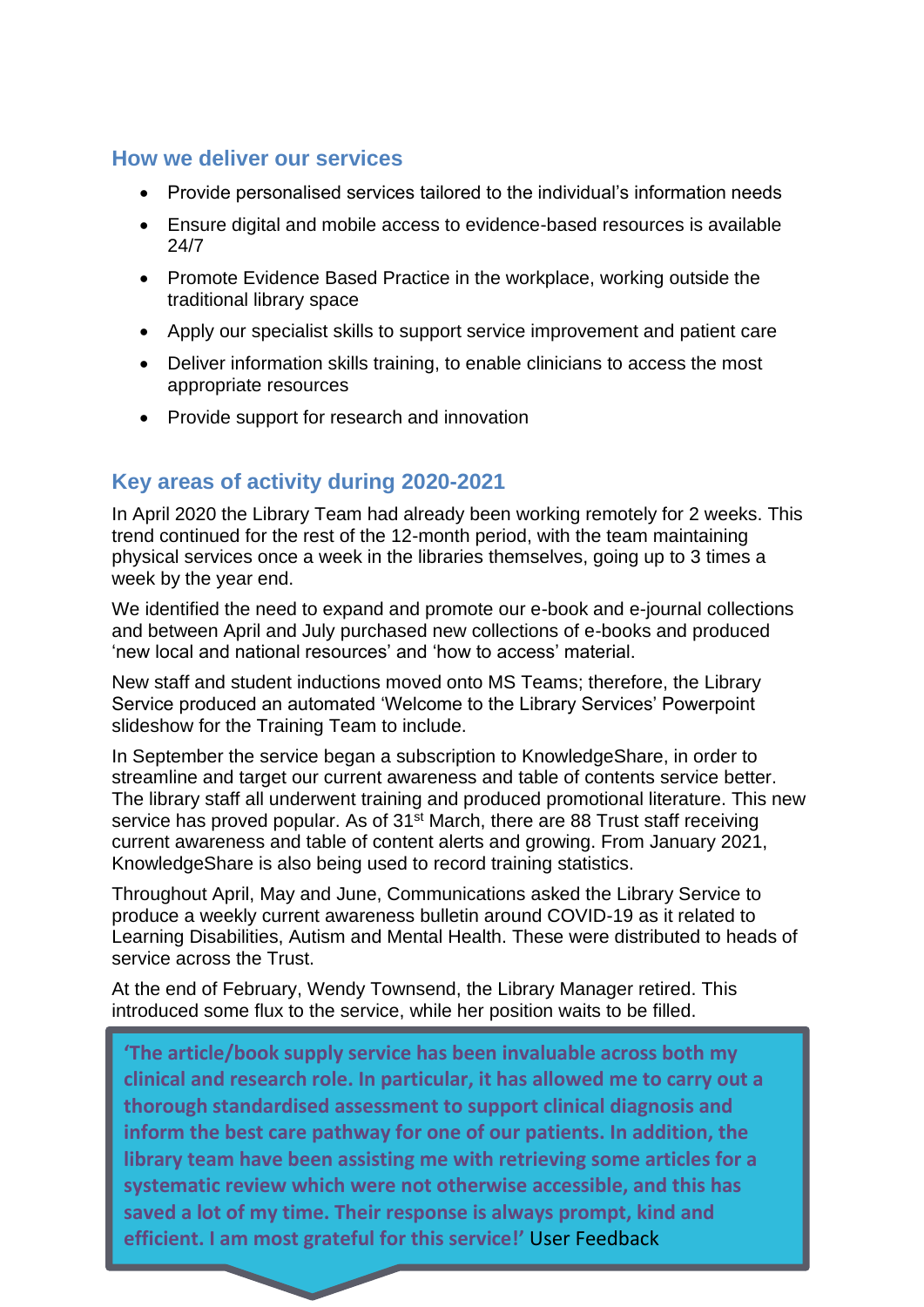Below are statistics for some of our core library services and also some specific areas that we have supported in 2020/2021





# **Activity**

- Over 200 evidence information searches to help patient care, health service development, education and research have been provided to users
- Promotion of BMJ Best Practice Point of Care Tool
- Review of the Library Strategy 2018-2021 for approval
- Work with the Communications and Training Departments on bulletins and induction material
- Training and promotion of KnowledgeShare
- Participation in a remote Health Information Week
- Knowledge Management work to share CWPT research publications
- Further development of remote library outreach work (see further details below)

(*E-books accessed and also any* e*nquiries received from the Library drop-in clinics are recorded separately and not included in the above figures).*

# **Training and Outreach Work**

We continued to develop our library outreach work remotely, this included:

- Promoting and conducting 'drop-in' sessions on Teams to a variety of working groups embedded during their regular meetings
- Inductions on Teams e.g. Corporate Induction, Doctor Induction, Medical and Nursing Student Inductions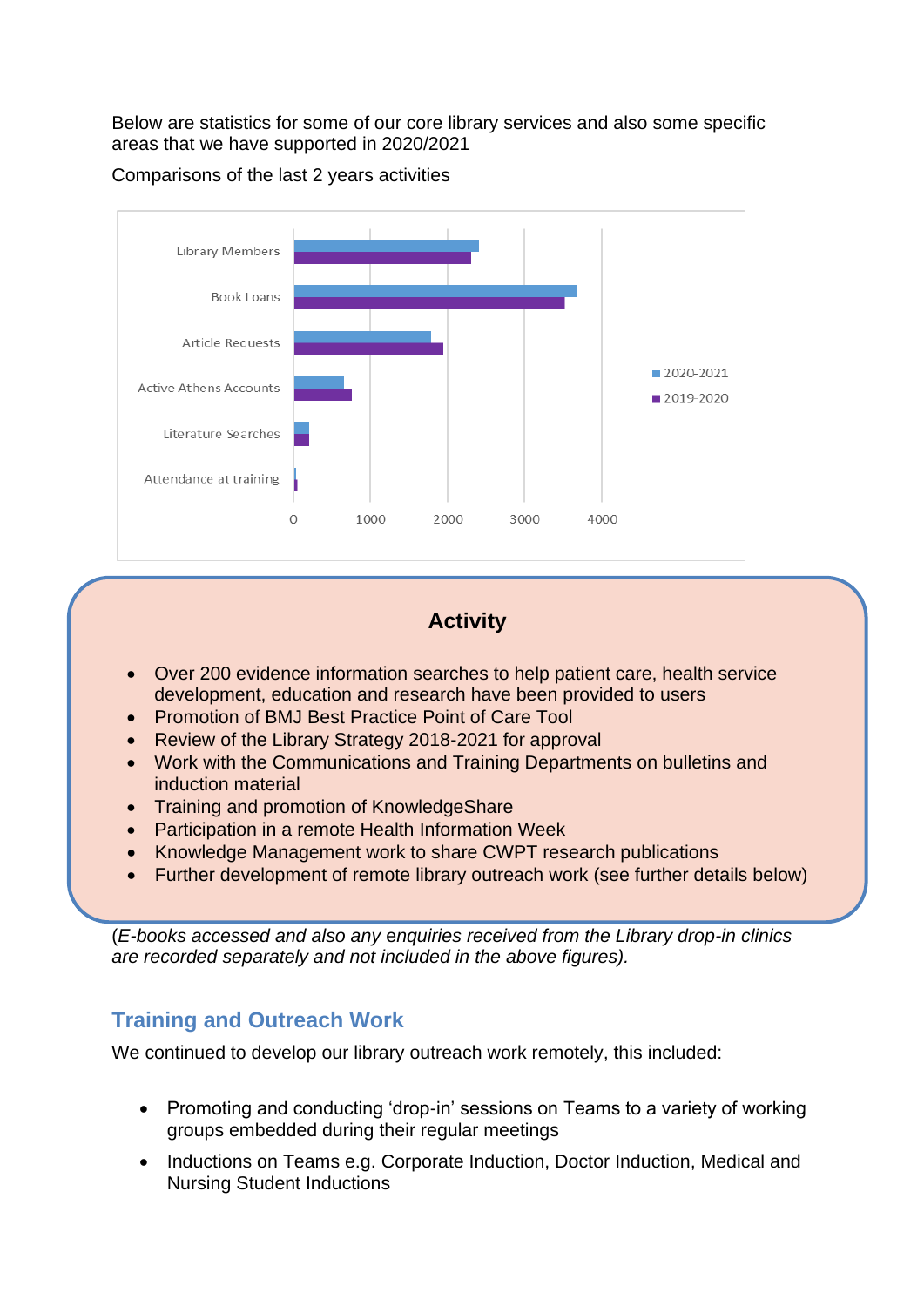- Remote Health Information week event
- We also offered a selection of training sessions, available as group or 1-2-1 on MS Teams and after January 2021, occasionally in person. Our core training sessions; 'Finding Evidence (Literature Searching)', a 'Brief Introduction to Critical Appraisal' and 'BMJ Best Practice Taster', was joined by an 'Accessing E-books Taster', which has been very popular



# **Quality Standards and Performance**

Library Services are required to provide evidence for the Library Quality Improvement Outcomes Framework showing the impact and value of library services. Below are a few examples of how we achieve this based on the feedback of our users and statistics from our Literature Search Service.

## **Literature Searching**

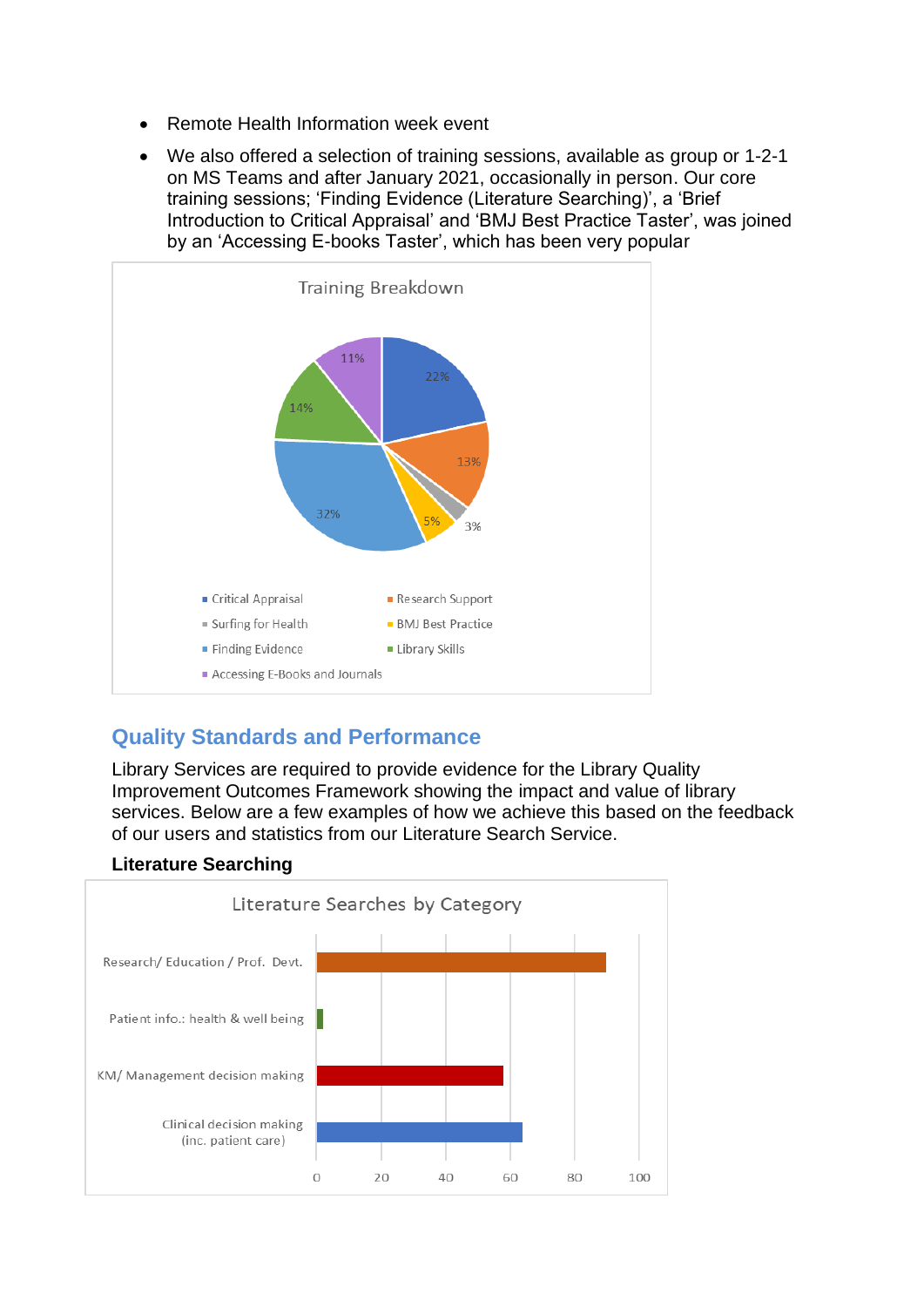### **Impact Case Studies**



### Librarians and Knowledge Specialists bring the evidence to inform healthcare decisions





Librarians and Knowledge Specialists bring the evidence to inform healthcare decisions

#### To inform treatment of a patient with Anti-social personality disorder recovery

The Librarian conducted a literature search on whether a person with an anti-social personality disorder diagnosis can lose that diagnosis over time and regain empathy.

Evidence was found on improvement and contributing factors, which helped the case doctor ascertain that the improvement in his patient was not an anomaly but perhaps a sustained improvement.

I found some of the articles very useful, as they corroborated my thought that under certain circumstances, recovery can be sustained. i.e. if the patient is married or has not spent long periods in prison.

Associate Specialist Psychiatrist Working with Claire Bradley, Library Assistant Coventry and Warwickshire Partnership Trust

#### Evidence to inform the creation teaching package for nurses incorporating spirituality and religion

The librarian conducted a literature search on spirituality, as it relates to self-harm, that would form part of a teaching package for nurses on mood, selfharm and depression and anxiety. Four sessions for mood management have been completed and further training sessions will be introduced on the topics of self-harm, depression and anxiety

"I am really pleased with the support the library is affording me. I work with very sick people and staff with a variety of skills. I am not great at research and the library service is key in what we as a team aspire to achieve.

The library work has saved me hours of work and this is allowing me to reflect on findings and draw down to the core issues that I need to address."

Community Psychiatric Nurse Working with Janine Patrick, Library Assistant Coventry and Warwickshire Partnership Trust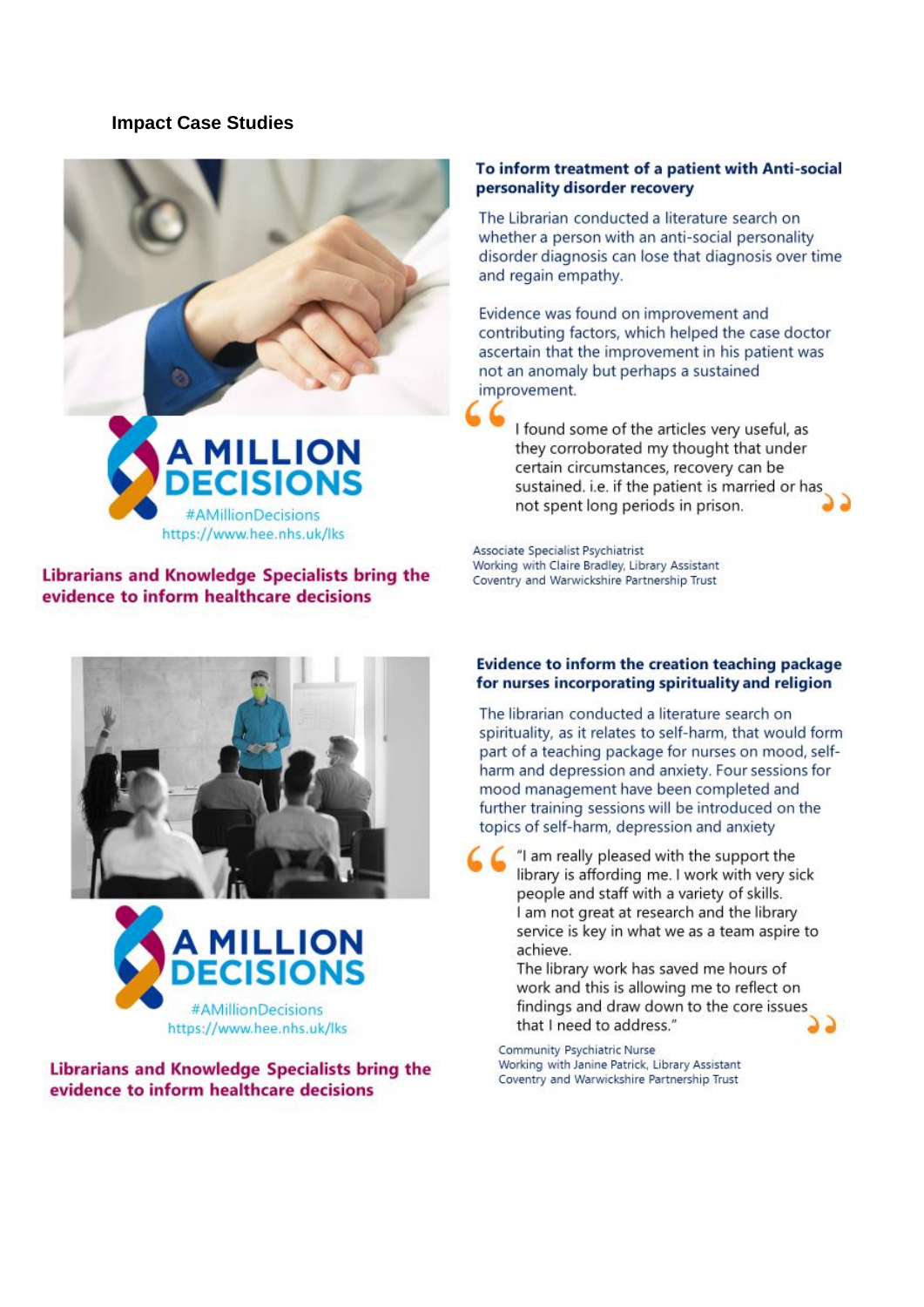### **Below are some examples of literature searches the library has carried out for healthcare professionals within the last year**

### **Patient Management**

**Psychological assessment of sex offenders and recidivism**

**Effectiveness of complex case discussions for CAMHS**

**Lewy Body Dementia and Clozapine**

 **De-escalation in a forensic setting**

**Gender transition for young people with ASD**

**Emotion regulation, art therapy and learning disabilities**

### **Service Change/Guidelines/Policies**

**Resuscitation and COVID-19**

**Psychology work supporting staff – COVID-19**

**Racial disparities and the Mental Health Act**

# **Telehealth and speech and language therapy**

**Outcome measures in personality disorder treatment**

**Mobile apps for suicide prevention**

# **Research/Publication**

**Prevalence of co-morbid mental illness in BAME LD population**

**Sex workers and impact of coping during the pandemic**

**Autism and anti-depressant/anti-anxiety medications**

 **Schwartz Center rounds to support doctors' wellbeing**

**Side effects of medications causing swallowing problems in infants**

**Impact of COVID-19 on LD and families**

## **Teaching/Presentation**

**Effect of neurotransmitters on anxiety and the brain regions**

**Reflux management diet and behaviour modification**

**Impact of COVID on birthing, babies, mums and families**

 **Assessment tools/methods for autism in children/young people**

**Low intensity interventions for low mood in children**

**Access to healthcare for LD patients**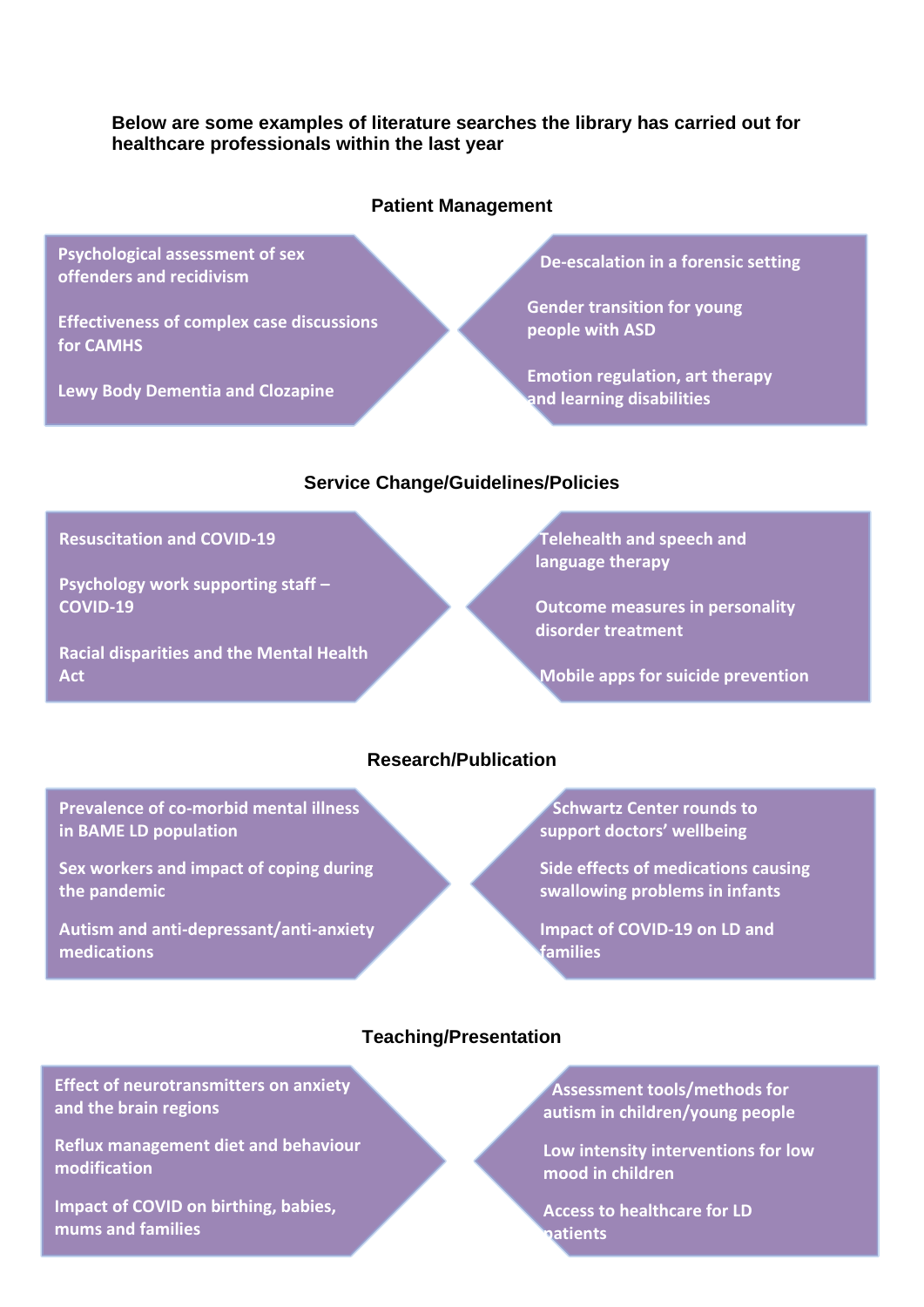**A selection of Feedback/Comments from Users of the Service**

**"Your legendary literature searches are now well known in CAMHS! Please could I ask you to do one for me" - Junior Doctor**

I really appreciate this service; it's<br>I really appreciate this service; it's<br>I really appreciate this so important for so hard to find time to do literature<br>so hard to find time to do literature<br>so hard to find time to important for<br>so hard to find time so important for<br>searches but is so idence based searches but is service, ature<br>ally appreciate this service, ature<br>ally appreciate to do literat for<br>hard to find time so important for<br>searches but is so important your<br>searches but is so thankyo

appreciate the to do trant for<br>appreciate time to do trant for<br>d to find time so importaneed<br>d to funtions etc. So, thank vappreciations to comportant values of the solutions example that the find time evidence based<br>in the find time so important vious<br>arches but is so idence based<br>providing etc. So, thankyou

**Excellent service and would recommend to staff, this helped me learn search strategies and found papers I had not been able to identify myself** 

and nobile four at all such that is the strength of the strength of the strength of the strength of the strength of the strength of the strength of the strength of the strength of the strength of the strength of the streng

make user age one and

50

Thank you for all your help and no problem at your help and mank you for all your help

**I retired as a Community Psychiatric Nurse and now work part-time as a porter. I love reading and only borrow fiction books now! The library at St Michael's has been a lifeline since other libraries closed due to Covid.**

**Thank you to staff providing library services; an invaluable service that saves time and contributes to seeking excellence in the work that we do helping to keep up to date with research, excel in service delivery and be informed clinically.**

**Very appreciative of our kind, resourceful librarians.**

I find the library service invaluable library service invaluable library services to the and efficient of elibrary set most up to date research which directly informs out